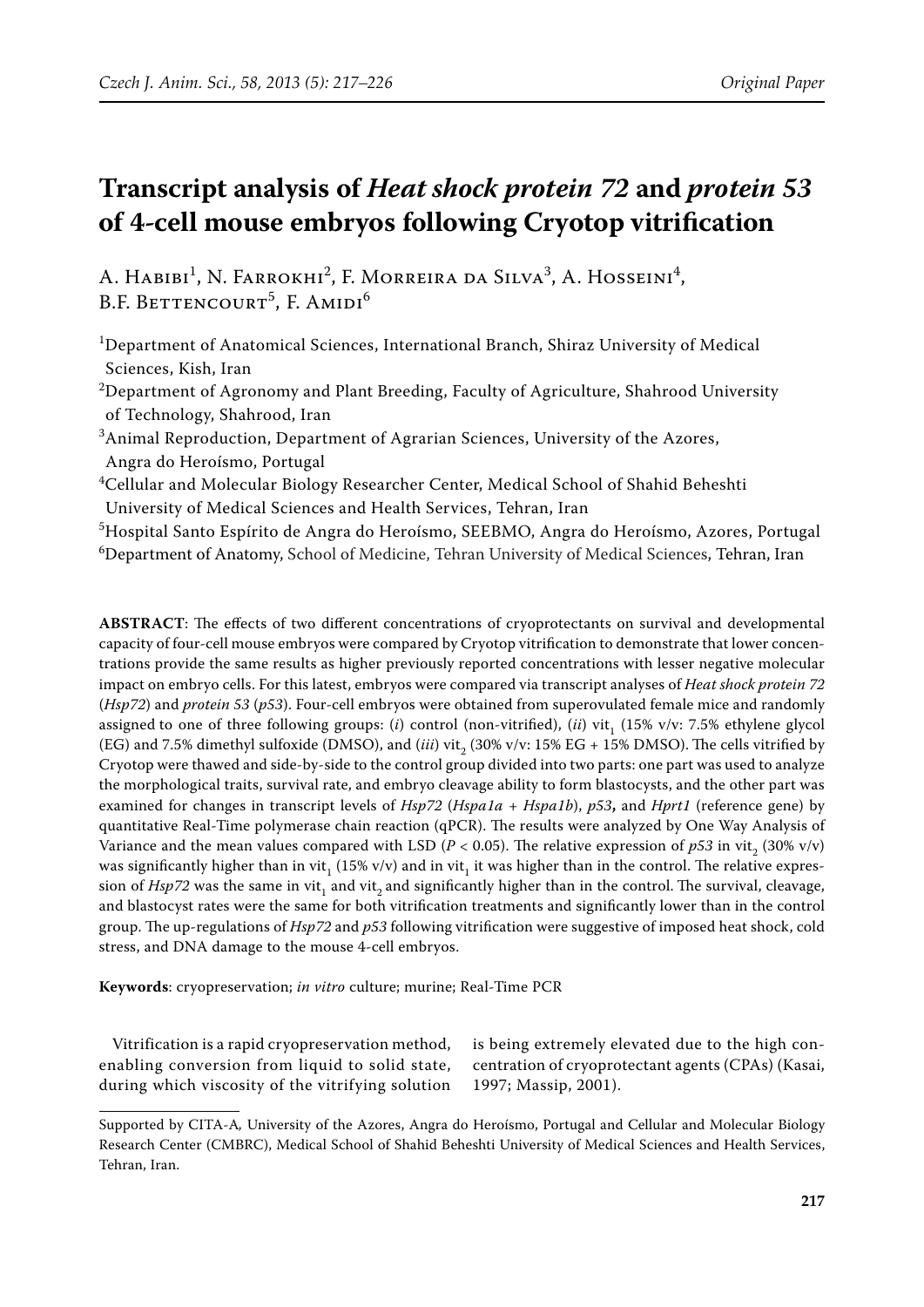Since the first successful vitrification of mouse embryos in 1985 (Rall and Fahy, 1985), vitrification is routinely being used in the artificial reproductive technologies (ARTs). With no or little damage, vitrification has provided the chance to maintain scientifically important stocks, strains, and lines (exotic or endangered species). Moreover, import and export of embryos and gametes, and the storage of embryos for extended periods of time have been made possible via vitrification. The latter allows preservation of embryos for production of healthy offspring (Moore and Bonilla, 2006; Sheehan et al., 2006). Furthermore, cryopreservation of embryos will aid in the elimination of vertically transmitted diseases in animals and also would be beneficial to breeding programs. For example, the embryos of certain dogs such as guide dogs, drug-detecting dogs, and quarantine dogs can be kept and used in breeding programs (Abe et al., 2011). The necessity to use vitrification has led the researchers to seek a variety of approaches to improve the technique.

Changes in type and concentration of cryoprotectant, changes in the vitrification instrument shape, and application of stepwise cooling-warming are among many modifications that have been used so far (Vajta and Kuwayama, 2006). For instance, by comparing four cryoprotectants including DMSO, glycerol, polyethylene glycerol, and ethylene glycerol in 2–4 cell mouse embryos, it was revealed that ethylene glycol was the optimal cryoprotectant for the cryopreservation (Liu et al., 2011). Use of small volumes of cryoprotectant, i.e. less toxic material, via harbouring miniature tools increases the cooling and warming rates (Kasai, 2002; Hiraoka et al., 2004; Vajta and Kuwayama, 2006). Further to reducing the volume of cryoprotectants, lowering the concentration of CPAs may help to lessen their potential toxicity, improve post-thaw survival rate, and promise healthy developmental status (Tan, 2004; Katkov and Pogorelov, 2007; Yavin et al., 2009). Given that the optimization of the biophysical and biochemical conditions of the cells that undergo vitrification is important, the study of the vitrified cells on the molecular level may reveal the probable side-effects of such treatments.

Amongst a variety of exploratory molecular techniques, transcript analysis, gene-based or global analysis, provide some insights in the early development (Di Pietro et al., 2010; Habibi et al., 2010), better understanding of how to treat the cells to minimize the probable side-effects of vitrification and somewhat demonstrates the well-being of the cells during and subsequent to the cryopreservation (Mamo et al., 2006). For example, transcript analysis of histone deacetyltransferase 1 expression in mouse demonstrated a reduced expression upon cryopreservation indicating a probable negative impact on embryo development (Li et al., 2011). Here, to address the possible molecular alterations of the embryos at the four-cell stage, the transcript level of *Hsp72*  (*Hspa1a + Hspa1b or Hsp70.3* ) and *p53* (*Trp53*) were put under scrutiny as target genes via RT-PCR and the transcript data were calculated against *Hprt1* (Mamo et al., 2007, 2008).

Heat shock proteins (*HSPs*) are known to play an important role in various stress conditions, apoptosis, and zygotic gene activation (Burel et al., 1992). *HSPs* also appear to be involved in other developmental and/or differentiation steps of the cell in both normal and stress conditions. Previous reports were indicative of the presence of *Hsp72/Hsp73* in most embryonic stages (Kim et al., 2002; Liu et al., 2004).

Protein 53 (*p53*), a transcription factor, functions as a guardian of germ-line genomic integrity and the regulator of reproduction in vertebrates (Hu, 2009). In mouse embryos, the expression level of *p53* is high until the mid-gestation stage (Schmid et al., 1991) and the loss of *p53* in female mice causes reduced fertility (Choi and Donehower, 1999; Hu et al., 2007). Morover, *p53* is an important mediator of the responses to cellular stress and temperature change, transactivating and transrepressing a large number of target genes (Jin and Levine, 2001; Vousden and Lu, 2002).

Here, in a continuation of our previous studies (Habibi et al., 2010, 2011), a lower concentration of CPAs (7.5% EG and 7.5% DMSO) next to the higher concentration reported earlier by Kuwayama and Kato (2000) (15% EG and 15% DMSO) was applied to vitrify four-cell embryos and compared with non-vitrified cells at the same developmental stage both at the molecular level and morphological features. In comparison with blastocysts, four-cell mouse embryos have smaller volume and therefore one can accommodate more on vitrification tools such as Cryotop and further to this note it requires shorter period of time to collect them. Consequently and since no previous reports on transcript analysis of four cell embryos were available, it was decided to study the behaviour of these cells in response to vitrification. *HSP72* (*Hspa1a + Hspa1b)* and *p53*, stress-related candidate genes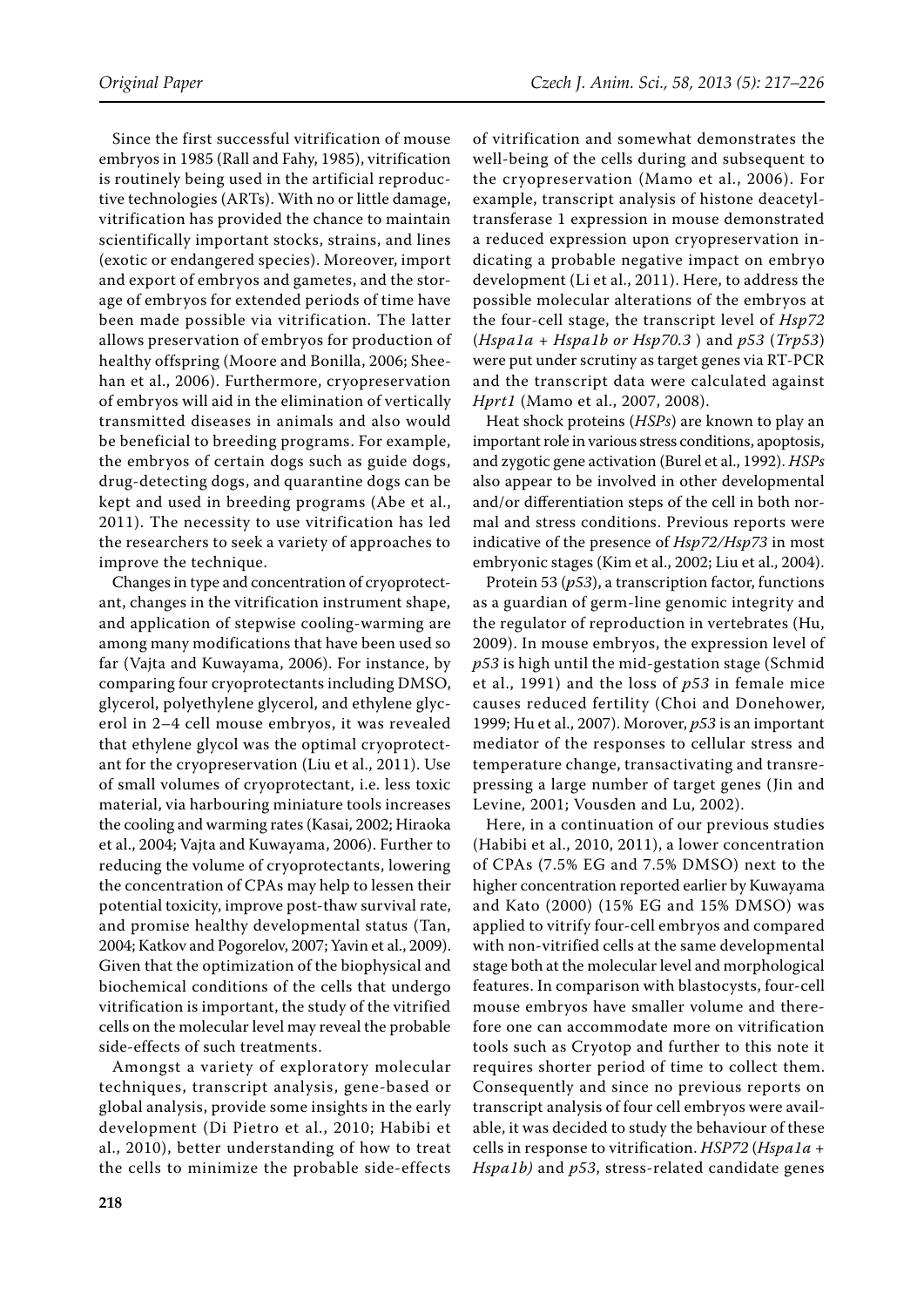that appear at early stages of embryo development, were chosen to be transcriptionally evaluated in mentioned conditions here in.

## **MATERIAL AND METHODS**

All chemicals were purchased from Sigma Chemical Co. (St. Louis, USA) unless it has been stated.

CD1 (ICR) female mice aged 8–10 weeks and male mice aged 10–12 weeks (Lisbon University, Portugal) were housed in polycarbonate cages (12 h light/dark;  $22 \pm 2^{\circ}$ C), and were fed with standard food and fresh water.

In all procedures, mice were handled according to the rules stipulated by the Animal Care in Portugal.

## **Preparation of 4-cell embryos**

Female mice were superovulated by intraperitoneal injection of 10 IU pregnant mare serum gonadotropin (PMSG), followed by 10 IU of human chorionic gonadotropin (hCG) with a 48 h interval. Female and male mice (1 : 1) were mated and checked for vaginal plugs the next morning. The plug-positive female mice were killed humanely by cervical dislocation at 56–58 h post-hCG injection (Uechi et al., 1999; Sheehan et al., 2006), and 4-cell embryos were collected by flushing oviducts into KSOM (Millipore, Bedford, USA) supplement with 4 mg/ml BSA and 20mM Hepes buffer (Moore and Bonilla, 2006; Mukaida and Takahashi, 2007).

#### **Study groups**

The embryos from the mice sacrificed on each day were pooled and divided randomly into three groups:  $(i)$  control (non-vitrification),  $(ii)$  vit<sub>1</sub> (15%)  $v/v: 7.5\%$  EG and 7.5% DMSO), and (*iii*) vit<sub>2</sub> (30%) v/v: 15% EG + 15% DMSO). Finally, 179 embryos were evaluated for survival, cleavage and blastocyst rates in vitrified and control groups. Embryos (270) were assessed for the expression of *Hsp72*  (*Hspa1a + Hspa1b*), *p53*, and *Hprt1.*

For gene expression, each embryo pool containing 10 embryos was stored at –80°C in a minimum volume (2 ml) of RNase free water (Mamo et al., 2007).

#### **Vitrification and thawing solutions**

Modified Dulbecco's phosphate-buffered saline solution  $(PB_I)$  containing 10% (v/v) fetal bovine serum (FBS) (GIBCO, Grand Island, USA) was used as the basal medium or washing solution. The equilibration solution (ES) contained 7.5%  $(v/v)$  EG and 7.5%  $(v/v)$  DMSO in basal medium.

There were two vitrification solutions (VS) for two vitrified groups;  $VS_1$ : 7.5% (v/v) EG, 7.5% (v/v) DMSO, and 0.5 mol/l sucrose in basal medium and  $VS_{2}$ : 15% (v/v) EG, 15% (v/v) DMSO and 0.5 mol/l sucrose in basal medium. Thawing solution (TS) contained 0.5M sucrose and diluents' solutions  $(D_1, D_2, D_3, D_4, D_5)$  contained 0.4, 0.3, 0.2, 0.1, and 0.05M sucrose in basal medium, respectively.

#### **Vitrification and thawing**

Mouse 4-cell embryos were vitrified in two concentrations of vitrification solutions using Cryotop. Embryos were placed in three droplets of ES for 1 min total for all of the drops at 25°C. Subsequently, embryos were transferred in vitrification solution,  $VS<sub>1</sub>$  and  $VS<sub>2</sub>$ , respectively for less than 30 s. Embryos were moved on the Cryotop  $(< 1 \mu$ l vitrification solution) and the Cryotop was immediately submerged in filter-sterilized liquid nitrogen and kept for at least 7 days. Samples were thawed by plunging the Cryotop into 1 ml of TS at 37°C for 1 min. Rehydration and gradual removal of cryoprotectants were performed in D1,  $D_2$ ,  $D_3$ ,  $D_4$ , and  $D_5$  for 3 min at every step. Thawed embryos were washed three times in basal medium for 5 min at 25°C.

#### **Definition of morphological survival**

Embryos were defined "morphologically survived", if they possessed an intact *zona pellucida*, blastomeres, and refractive cytoplasm (Boonkusol et al., 2006; Mamo et al., 2006; Azadbakht and Rezazadeh Valojerdi, 2008). Following the thawing and cryoprotectant removal steps, four-cell embryos in 100 μl of sterilized KSOM<sup>+AA</sup> (Millipore, Bedford, USA) supplemented with 4 mg/ml BSA were incubated under mineral oil with the availability of 5% (v/v)  $\text{CO}_2$ , 5% (v/v)  $\text{O}_2$ , and 90% (v/v)  $N_2$  for 1 h at 37°C.

The validity of morphological classification was confirmed by vital staining with 0.4% sterilized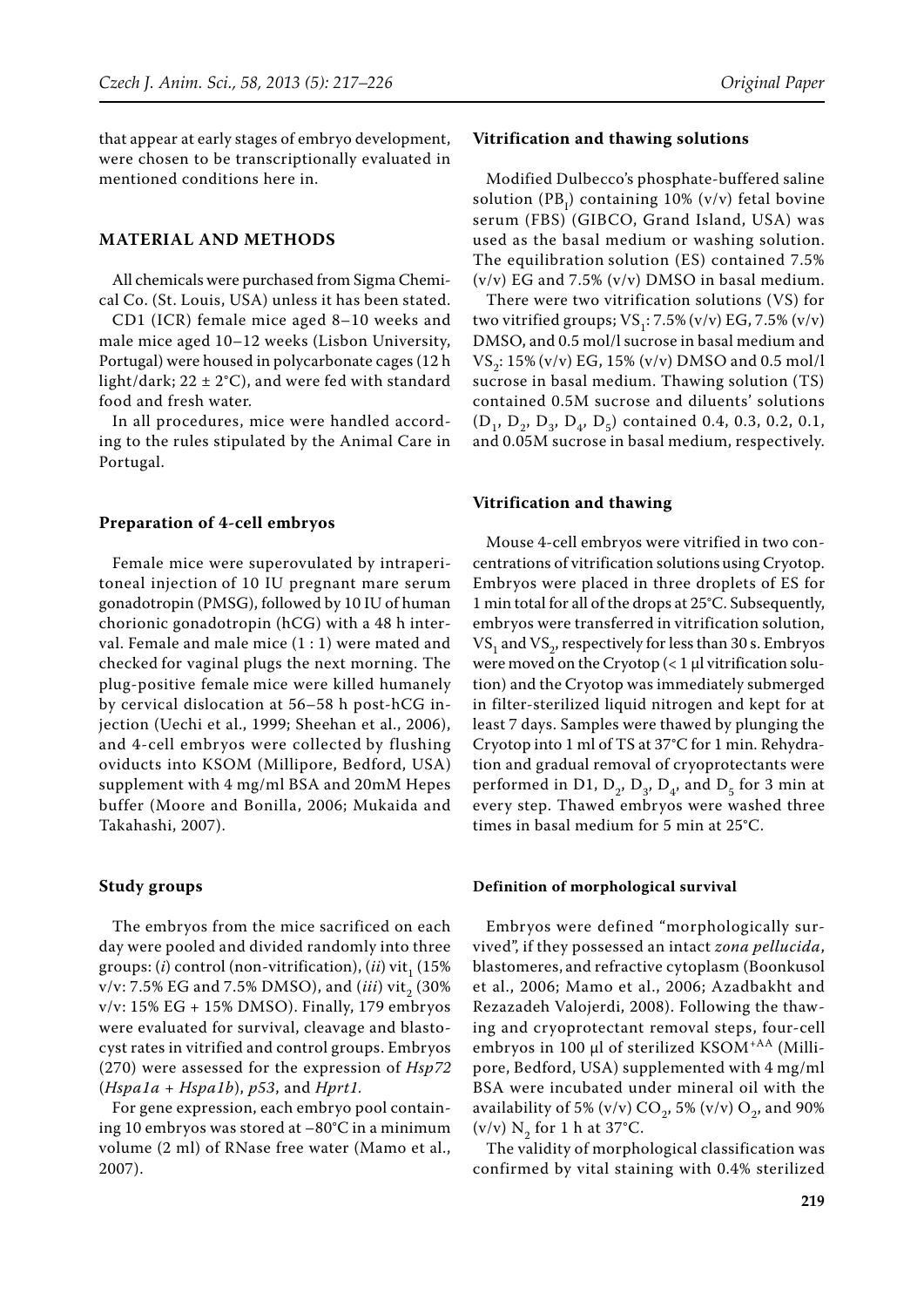trypan blue solution, a plasma membrane specific dye, in Hanks' balanced salt solution (Alexandra et al., 2007). The embryos were examined under an inverted micromanipulation microscope (Eppendorf, USA). The dead cells were stained dark blue by trypan blue, but viable cells were able to repel the dye and did not stain. The live cells were counted and recorded as survival rates. Visually dead embryos were discarded, and the morphologically intact embryos were cultured and the gene expression pattern was analyzed.

## **Embryo culture**

The survived embryos in control, vit<sub>1</sub>, and vit<sub>2</sub> groups were cultured in 20 μl droplets of KSOM+AA supplemented with 4 mg/ml BSA under mineral oil at 37°C in an atmosphere of 5% CO<sub>2</sub>, 5% O<sub>2</sub>, and 90%  $N<sub>2</sub>$  to develop into the blastocyst stage. Embryos were assessed daily to record cleavage and blastocyst formation rates for 3 days.

# **Gene expression and Reverse transcription reaction (RT)**

The relative quantification of gene transcripts was carried out by Real Time-PCR. Super Script<sup>™</sup> III Platinum® Cells Direct Two-Step qRT-PCR Kit with  $\mathsf{SYBR}^\circledast$  Green (Invitrogen, Carlsbad, USA) was used to carry out cDNA synthesis and PCR.

Embryos were lysed in 1 µl lysis enhancer and 10 µl resuspension buffer for every PCR tube, which were incubated at 75°C for 10 min in a Thermal Cycler 9700 (Applied Biosystems, Foster City, USA). To degrade any contaminating DNA, the cell lysates were treated with 5 µl DNase I and 1.6 µl DNase I buffer (10×) at 25°C for 5 min. The embryos were treated with 4 µl of 25mM EDTA and incubated at 70°C for 10 min. For first-strand cDNA synthesis**,** 20 µl 2× RT Reaction Mix and 2 µl RT Enzyme Mix were added to each tube and incubated at 25, 50, and 85°C for 10, 20, and 5 min, respectively.

# **Real-Time Polymerase Chain Reaction (qPCR)**

The primer pairs for each gene were designed, synthesized, and validated by Molecular Diagnostic Companies (MDC, Burgess Hill, UK). The primer sequences, annealing temperatures, and GenBank accession numbers are provided (Table 1). Since designing gene specific primers for either *Hspa1a* or *Hspa1b*, orthologs of human *Hsp72*, was almost impossible, the designed primer set considers the total changes of both transcripts at the same time.

Real-Time PCR was conducted in a Real-Time Cycler 7500 (Applied Biosystems, Foster City, USA). To confirm the specificity and integrity of the PCR products, melting curve analyses were performed for all Real-Time PCR reactions. Standard curves were generated using serial dilutions of cDNAs.

Real-Time PCR was conducted for cDNAs and standards in triplicates with two no template controls (NTC). Reactions (25 μl) contained 12.5 μl Platinum® SYBR® green qPCR super mix-UDG (uracil-DNA glycosylase), 0.5 ml Rox Reference dye, 0.5 µl primer mix (sense and antisense primers, 300nM each), 6.5 μl autoclaved distilled water, and 5 μl of cDNA in each well.

Cycling parameters were 50°C for 2 min (UDG incubation), 95°C for 2 min, followed by 50 cycles of 95°C for 15 s and 60°C for 30 s. The melting curve was analyzed at 95°C for 15 s and temperature lowered to 60°C for 15 s. Each experiment was repeated three times.

The data were analyzed with the integrated ABI 7500-V2.0.1 software (Applied Biosystems, Foster City, USA) and were normalized with *Hprt1* within the log linear phase of the amplification curve using the comparative Cycle-Threshold (Ct) method. The relative expression ratios (R) of *Hsp72*  (*Hspa1a + Hspa1b*) and *p53* were estimated based on a ΔCt formula (Pfaffl, 2001; Luciano et al., 2007; Avci et al., 2008). PCR efficiencies (Pfaffl, 2001; Luciano et al., 2007) of the genes ranged between 1.98–2.0. ΔCt was the difference between the Ct values of controls and samples.

# **Statistical analysis**

One Way Analysis of Variance was performed on the average percentages of survived, cleaved embryos**,** blastocystformation, and relative amount of *Hsp72* (*Hspa1a + Hspa1b*) and *p53* mRNAs in control, vit<sub>1</sub>, and vit<sub>2</sub> groups. Following analysis of variance, mean values were compared. The level of significance was set at less than 0.05 and LSD (Least Significant Difference) test was used to compare the means.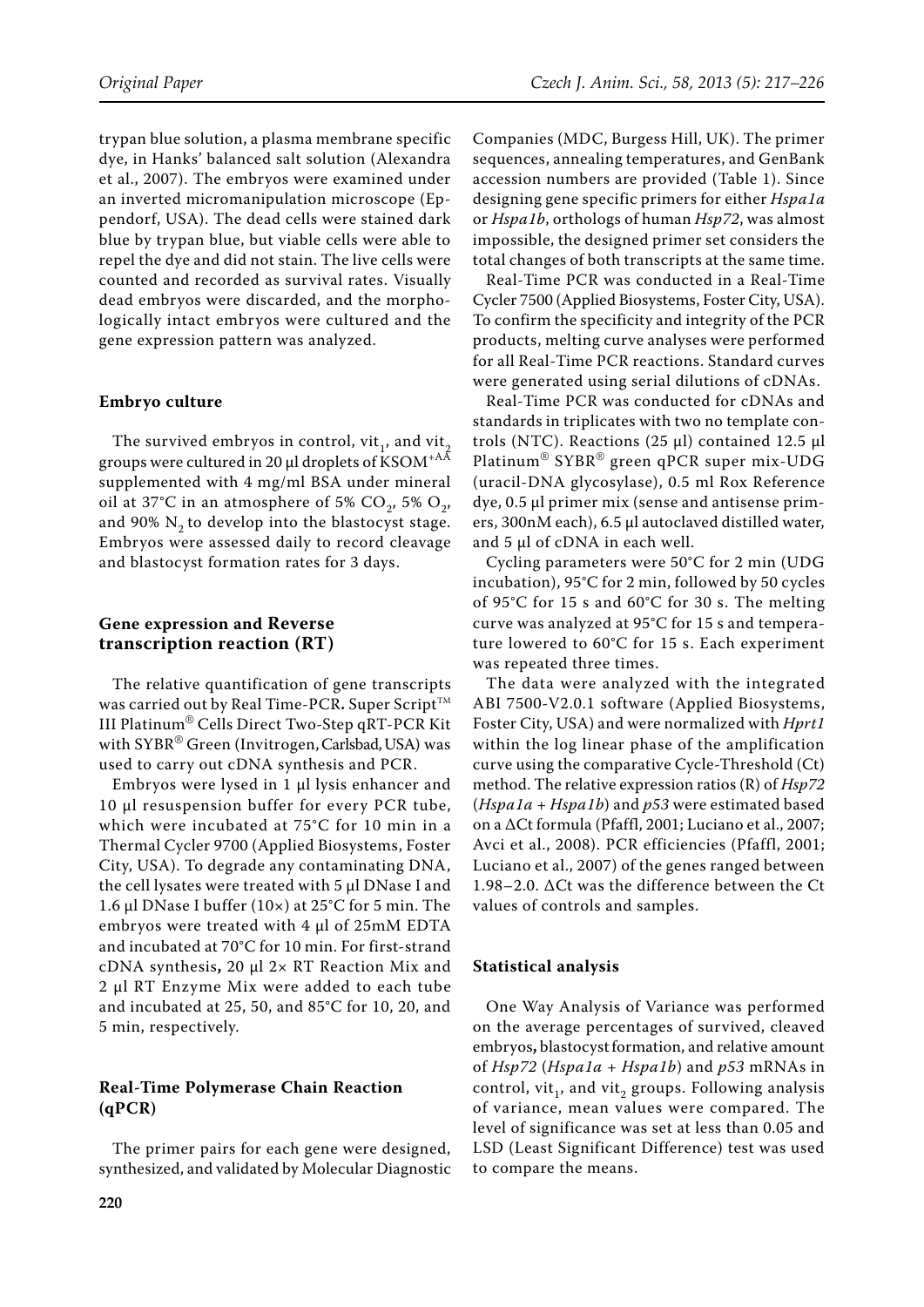| Gene<br>symbol | GenBank ac-<br>cession No. | Sense primer (5'-3')               | Anti-sense primer (5'-3')           | Melting<br>temperature<br>(°C) | Amplicon<br>size (bp) |
|----------------|----------------------------|------------------------------------|-------------------------------------|--------------------------------|-----------------------|
| Hsp72          |                            | NM 010479 5'ACGGCATCTTCGAGGTGAA 3' | 5' TGTTCTGGCTGATGTC-<br>CTTCT3'     | 50                             | 129                   |
| p53            | NM 011640                  | 5'GAACCGCCGACCTATC-<br>CTTA3'      | 5'GCACAAACACGAACCT-<br>CAAA3'       | 52                             | 90                    |
| Hprt1          | NM 013556                  | 5'TCCTCCTCAGAC-<br>CGCTTTT3'       | 5'AGGTATA-<br>CAAAACAAATCTAGGTCAT3' | 48                             | 118                   |

Table 1. Primers and conditions used for quantification of gene expression by Real-Time PCR

## **RESULTS**

# **First set of experiments: survival, cleavage, and blastocyst formation**

To find out the effects of different concentration of cryoprotectants on developmental rates, embryos were vitrified in two vitrified groups (vit, and vit2) and the survival, cleavage **(**to morula stages**),** and blastocyst formation rates were assessed and compared with each other and with the control group.

No significant difference was found in survival rate between vit, and vit, while the survival rate of control group was significantly higher than in vitrified groups  $(P < 0.05)$  (Table 2).



Figure 1. Relative quantification of *p53 (Trp53)* after normalization by *Hprt1* in three groups: cont = control (non-vitrified) group, vit<sub>1</sub> = vitrification with 7.5% DMSO and 7.5% EG, vit<sub>2</sub> = vitrification with 15% DMSO and 15% EG. Mean comparison was performed by Least Significant Difference (LSD) at *P* < 0.05. a, b, and c indicate the significant differences between control,  $vit_1$ , and vit,

Figure 2. Relative quantification of *Hsp72* (*Hspa1a + Hspa1b*) after normalization by *Hprt1* in three groups: cont = control (non-vitrified) group, vit<sub>1</sub> = vitrification with 7.5% DMSO and 7.5% EG, vit<sub>2</sub> = vitrification with 15% DMSO and 15% EG. Mean comparison was performed by Least Significant Difference (LSD) at  $P < 0.05$ . a and b indicate the significant differences between control with vit $_1$  and vit $_2$ 

and 61%  $\pm$  1.7 in control, vit<sub>1</sub>, and vit<sub>2</sub> groups, respectively (Table 3). The blastocyst formation rates were  $45.6\% \pm 1.1$ ,  $42.5\% \pm 1$ , and  $36.6\% \pm 1.2$  in control, vit<sub>1</sub>, and vit<sub>2</sub> groups, respectively (Table 3). The cleavage and blastocyst development rates

The cleavage rates were  $70.2% \pm 1.5$ , 65%  $\pm 1.1$ ,

of vitrified embryos were significantly lower than non-vitrified embryos ( $P < 0.05$ ) while there were no differences in vit, and vit, groups.

#### **Second set of experiments: gene expression**

The effects of different concentrations of cryoprotectants on the expression of *p53* and *Hsp72* (*Hspa1a + Hspa1b*) in 4-cell embryos were ana-

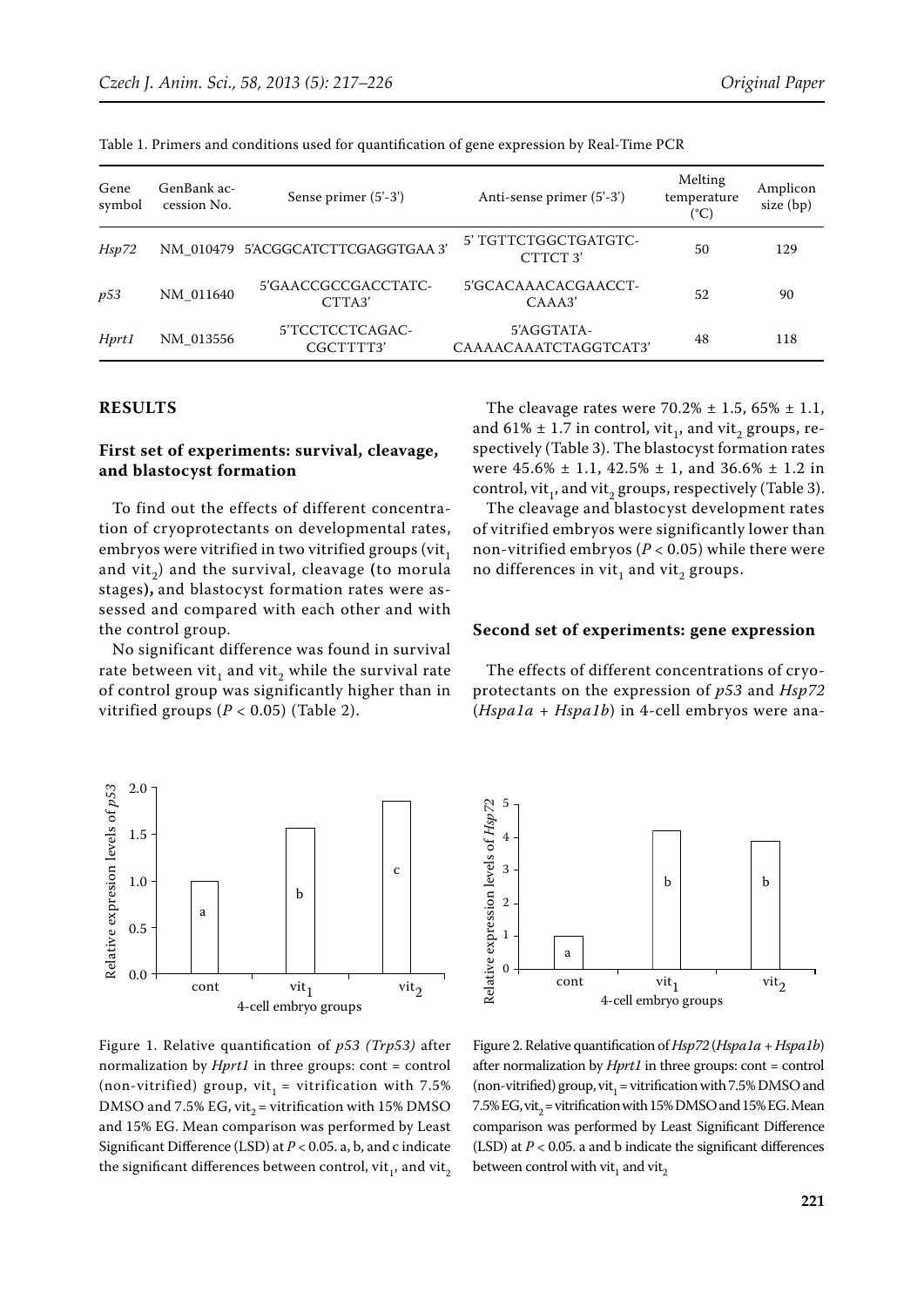| Group          | Concentration of cryoprotectans | Total No.<br>of embryos | No. of survived<br>embryos | Mean of survival<br>rate $(\%)$ | Standard<br>deviation |
|----------------|---------------------------------|-------------------------|----------------------------|---------------------------------|-----------------------|
| Cont           | 0%                              | 64                      | 57                         | 89.1 <sup>a</sup>               | 0.11                  |
| Vit.           | 15% (7.5% EG + 7.5% DMSO)       | 56                      | 40                         | 71.4 <sup>b</sup>               | 0.11                  |
| $Vit_{\alpha}$ | 30% (15% EG + 15% DMSO)         | 59                      | 41                         | $69.5^{b}$                      | 0.12                  |

Table 2. Survival rates of 4-cell embryos (*n* = 179) in control and vitrified groups were recorded after 1-h incubation at 37°C in sterilized KSOM+AA supplemented with 4 mg/ml BSA

cont = control (non-vitrified) group, vit<sub>1</sub> = vitrification with 7.5% DMSO and 7.5% EG, vit<sub>2</sub> = vitrification with 15% DMSO and 15% EG, DMSO = dimethyl sulfoxide, EG = ethylene glycol

a,b<sub>significant difference between control and vitrified groups, mean comparison was performed by Least Significant Differ-</sub> ence test at *P* < 0.05



Figure 3. Mean inverse Ct values of *Hprt1* as the relevant abundance of transcript in three groups:  $Ct =$  threshold cycle, cont = control (non-vitrified) group, vit<sub>1</sub> = vitrification with 7.5% DMSO and 7.5% EG, vit<sub>2</sub> = vitrification with 15% DMSO and 15% EG. Bars are indicative of having no significant difference, i.e. *Hprt1* is a suitable gene for analysis of vitrification

lyzed with RT-PCR and the data were normalized against *Hprt1*.

In comparison to control, significant up-regulations for *p53* (1.6 and 1.9 fold) and *Hsp72* (4.2 and 3.9 fold) were seen for vit<sub>1</sub> and vit<sub>2</sub>, respectively  $(P < 0.05)$  (Figure 1 and 2). The transcript levels of *Hsp72* (*Hspa1a + Hspa1b*) for vitrified 4-cell embryos, vit, and vit,, had no significant difference with each other  $(P > 0.05)$  (Figure 2). However, normalized relative expression ratio of *p53* demonstrated significant difference between vit<sub>1</sub> and vit<sub>2</sub> ( $P < 0.05$ ) (Figure 1).

Mean inverse Ct values of *Hprt1* had no significant differences in vitrified and control groups (*P* > 0.05) (Figure 3).

## **DISCUSSION**

Transcript analysis of *Hsp72* (*Hspa1a + Hspa1b*) and *p53* showed up-regulations in vitrified groups once compared to the control, similar to the previous results following other vitrification methods (Boonkusol et al., 2006), which were indicative that the cells have experienced a stress situation.

Abiotic stresses such as thermal stress can affect a suite of genes that may alter the cellular physiology and even sometimes lead to apoptosis.

Table 3. Cleavage and blastocyst rates of 4-cell embryos (*n* = 179) in control and vitrified groups were recorded on a daily basis and incubated in sterilized KSOM<sup>+AA</sup> supplemented with 4 mg/ml BSA at 37°C

| Group          | Concentration of cryoprotectans No. of survived embryos No. of cleavaged embryos (%) No. of blastocysts (%) |    |              |                |
|----------------|-------------------------------------------------------------------------------------------------------------|----|--------------|----------------|
| Cont           | 0%                                                                                                          | 57 | $40(70.2)^a$ | $26(45.6)^a$   |
| Vit.           | 15% (7.5% EG + 7.5% DMSO)                                                                                   | 40 | $26(65)^{b}$ | $17(42.5)^{b}$ |
| $Vit_{\alpha}$ | $30\%$ (15% EG + 15% DMSO)                                                                                  | 41 | $25(61)^{b}$ | $15(36.6)^{b}$ |

cont = control (non-vitrified) group, vit<sub>1</sub> = vitrification with 7.5% DMSO and 7.5% EG, vit<sub>2</sub> = vitrification with 15% DMSO and 15% EG, DMSO = dimethyl sulfoxide, EG = ethylene glycol

a,b<sub>significant</sub> difference between control and vitrified groups, mean comparison was performed by Least Significant Difference test at *P* < 0.05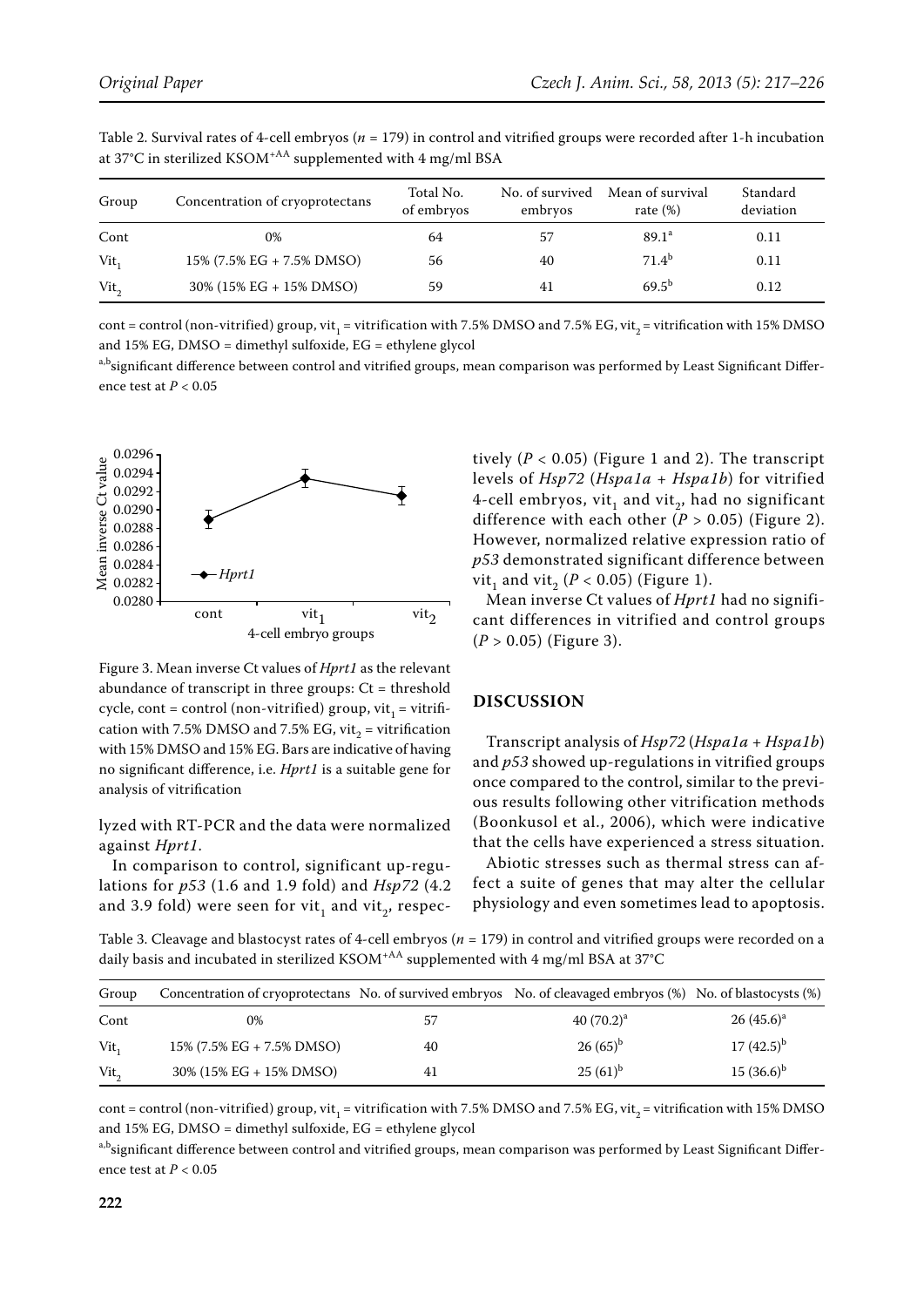Among which, *HSP*s have been demonstrated to be good candidates to underpin that the cell(s) have experienced the stress and to what degree the outside force was effective on the cell(s). In regards to heat stress, particular cellular functions such as DNA synthesis, transcription, downstream processing of RNA molecules and translation can be influenced. Moreover, some drastic changes may occur to the cytoskeleton and membrane permeability as a result of thermal stress (Kuhl and Rensing, 2000). Meanwhile, cells undergoing vitrification treatment not only experience thermal stress but an osmotic stress may impact them. Similarly, this latter stress may affect the DNA integrity (Huang et al., 2008).

The relative expression of  $p53$  in vit<sub>1</sub> was significantly lower than in vit, but no significant difference was seen for *Hsp72* (*Hspa1a + Hspa1b*) between vit, and vit, in 4-cell embryos. In another experiment, it was noted that in 2-cell mouse embryos the expression pattern for *Hsp72* (*Hspa1a + Hspa1b*) remained stable in vit, as opposed to 4-cell embryo following vitrification. Furthermore, the survival and developmental rates of 2-cell embryos in vit, were better than in vit, (data not shown). Therefore, it can be stated that the developmental stage of embryos is very important to tolerate the cryoprotectant's concentration during vitrification. Meanwhile, it can be concluded that the advancement in developmental stage may have improved some physiological systems that withstand the stress better than earlier stages such as 2-cell embryo. This notion can be explained through the expression pattern of *Hsp72* (*Hspa1a + Hspa1b*) that remained stable between both vitrification treatments at 4-cell stage, i.e. cells experienced less stress with concentration change in cryoprotectants. On the other hand, the application of cryoprotectants affects some other genes such as *p53* that may be used as more sensitive kinds of indicators of the stress conditions imposed to the cells with rather different molecular pathway. Here and based on the transcript analysis of *p53*, it can be concluded that the 4-cell mouse embryos have experienced thermal stress during vitrification and thawing steps.

A compromise in morphological traits, the survival, cleavage, and blastocyst rates, was noted for the 4-cell embryos that had undergone vitrification, once compared with the control group. Our finding was similar to the earlier results reported by other groups (Fugger et al., 1988; Selick et al., 1995; Uechi et al., 1997, 1999; Li et al., 2011). Sensitivity of young embryos to chilling and heightened osmolarity (Uechi et al., 1999; Kasai, 2002; Baltz and Tartia, 2010), toxicity of cryoprotectants, and the change of stress-related genes (Figures 1 and 2) are some of the causes that may lead to this compromise. In a vitrification study by Zhang et al. (2009) based on Kuwayama et al. (2007), the blastocyst formation rate of the 2-cell embryos was significantly lower than of vitrified 4- and 8-cell embryos, suggesting the higher sensitivity of younger embryos. Further, some embryos, e.g. hamster embryos, are quite sensitive to be taken out of their natural niche causing a drastic effect on survival rate (Kasai, 2002).

Considering the morphological traits,  $vit_1$  and vit, performed similarly, while examining the transcript level of *p53* indicates otherwise. This may suggest that the superficial studies do not always tell the whole story and sheer cut between live and dead cells would not provide enough information concerning molecular changes occurring within the cells. In brief, the need for detailed analyses of genes, proteins, and even metabolic pathways might be a necessity in ARTs and more specifically in vitrification with the use of cryoprotectants. Meanwhile, since no differences were noted between vit<sub>1</sub> and vit<sub>2</sub> in morphological traits and  $p53$ was affected less in vit<sub>1</sub>, it can be concluded that lowering the cryoprotectant concentration may lead to better results. This may be the consequence of lesser damage to the cell membrane and some other organelles during the dehydration step in the presence of lower concentrations of solutes surrounding the cell (Aman and Parks, 1994).

Finally, earlier reports have been indicative of successful use of the Cryotop vitrification for mammalian embryos in the presence of 15% EG and 15% DMSO (Kuwayama and Kato, 2000; Kuwayama et al., 2005a, b; Kuwayama, 2007; Cobo et al., 2008; Almasi-Turk et al., 2009). This technique is greatly influenced by the developmental stages of embryos, type of species and/or even the animal strain (Tsutsumi et al., 1998; Ueichi et al., 1999; Moore and Bonilla, 2006; Morato et al*.*, 2008). As a result a thorough modification of the technique is required concerning the above factors to obtain it for the better results with minimal consequences.

## **CONCLUSION**

The objective of this work was to find out an improved method by studying the *in vitro* viability,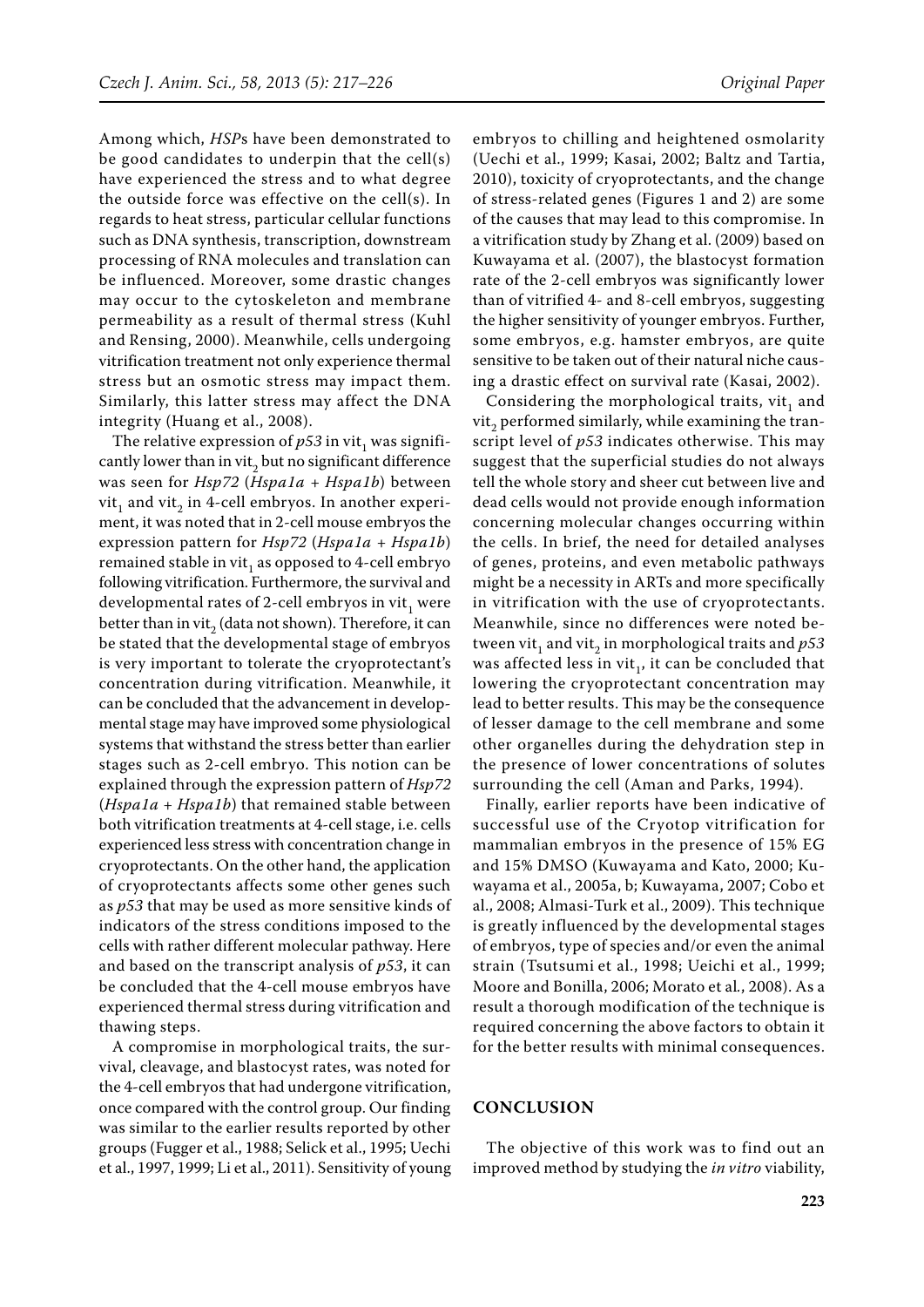development, and selected gene expression of 4-cell stage mouse embryos following vitrification in a comparison of two different cryoprotectant concentrations (15% vs. 30%) in the vitrification solution. Combinations of dimethyl sulfoxide (DMSO) and ethylene glycol (EG) were used as cryoprotectants and the Cryotop was implemented as the carrier to investigate the effects of vitrification on selected gene expression of mouse 4-cell embryos by the Real-Time PCR.

Our results demonstrated that Cryotop vitrification worked relatively well with minimal effect but significant to the control on survival and developmental rates. The expression of *HSP72* (*Hspa1a + Hspa1b*) remained the same for both treatments, but significantly higher than the control indicating that regardless of cryoprotectant concentration embryos experienced stress condition. Nevertheless, the expression of  $p53$  was lower in vit<sub>1</sub> as opposed to vit, that was suggestive of slightly less stressed condition provided by lowering the cryoprotectant concentration.

## **Acknowledgement**

The authors declare that there is no conflict of interest that would prejudice the impartiality of this scientific work.

# **REFERENCES**

- Abe Y., Suwa Y., Asano T., Ueta Y.Y., Kobayashi N., Ohshima N., Shirasuna S., Abdel-Ghani M.A., Oi M., Kobayashi M., Miyoshi K., Suzuki H. (2011): Cryopreservation of canine embryos. Biology of Reproduction, 84, 363–368.
- Alexandra I., Telea A.D.A., Caraba V., Pacala N. (2007): Experimental tries to establish the preimplantational mammalian embryos viability throughout staining. Zootehnie şi Biotechnologii, 40, 111–116.
- Almasi-Turk S., Roozbehi A., Aliabadi E., Haeri A., Sadeghi Y., Hosseini A. (2009): Developmental consequences of mouse cryotop-vitrified oocyte and embryo using low concentrated cryoprotectants. Iranian Journal of Reproductive Medicine, 7, 181–188.
- Aman R.R., Parks J.E. (1994): Effects of cooling and rewarming on the meiotic spindle and chromosomes of *in vitro*-matured bovine oocytes. Biology of Reproduction, 50, 103–110.
- Avci M.E., Konu O., Yagci T. (2008): Quantification of Slit-robo transcripts in hepatocellular carcinoma reveals

two groups of genes with coordinate expression. BMC Cancer, 8, 392–402.

- Azadbakht M., Rezazadeh Valojerdi M. (2008): Development of vitrified-warmed mouse embryos co-cultured with polarized or non-polarized uterine epithelial cells using sequential culture media. Journal of Assisted Reproduction and Genetics, 25, 251–261.
- Baltz J.M., Tartia A.P. (2010): Cell volume regulation in oocytes and early embryos: connecting physiology to successful culture media. Human Reproduction Update, 16, 166–176.
- Boonkusol D., Gal A.B., Bodo S., Gorhony B., Kitiyanant Y., Dinnyes A. (2006): Gene expression profiles and *in vitro* development following vitrification of pronuclear and 8-cell stage mouse embryos. Molecular Reproduction and Development, 73, 700–708.
- Burel C., Mezger V., Pinto M., Rallu M., Trigon S., Morange M. (1992): Mammalian heat shock protein families. Expression and functions. Cellular and Molecular Life Sciences, 48, 629–634.
- Choi J., Donehower L.A. (1999): *p53* in embryonic development: maintaining a fine balance. Cellular and Molecular Life Sciences, 55, 38–47.
- Cobo A., Kuwayama M., Perez S., Ruiz A., Pellicer A., Remohi J. (2008): Comparison of concomitant outcome achieved with fresh and cryopreserved donor oocytes vitrified by the Cryotop method. Fertility and Sterility, 89, 1657–1664.
- Di Pietro C., Vento M., Guglielmino M.R., Borzi P., Santonocito M., Ragusa M., Barbagallo D., Duro L.R., Majorana A., De Palma A., Garofalo M.R., Minutolo E., Scollo P., Purrello M. (2010): Molecular profiling of human oocytes after vitrification strongly suggests that they are biologically comparable with freshly isolated gametes. Fertility and Sterility, 94, 2804–2807.
- Fugger E.F., Bustillo M., Katz L.P., Dorfmann A.D., Bender S.D., Schulman J.D. (1988): Embryonic development and pregnancy from fresh and cryopreserved sibling pronucleate human zygotes. Fertility and Sterility, 50, 273–278.
- Habibi A., Farrokhi N., Moreira-da-Silva F., Bettencourt B.F., Bruges-Armas J., Amidi F., Hosseini A. (2010): The effects of vitrification on gene expression in mature mouse oocytes by nested quantitative PCR. Journal of Assisted Reproduction and Genetics, 27, 599–604.
- Habibi A., Hosseini A., Farrokhi N., Amidi F., Carvalhais I., Chaveiro A., Moreira-da-Silva F. (2011): Successful vitrification of mouse oocytes using the cryotop method with moderate cryoprotectant concentrations. Canadian Journal of Animal Science, 91, 385–388.
- Hiraoka K., Hiraoka K., Kinutani M., Kinutani K. (2004): Blastocoele collapse by micropipetting prior to vitrification gives excellent survival and pregnancy outcomes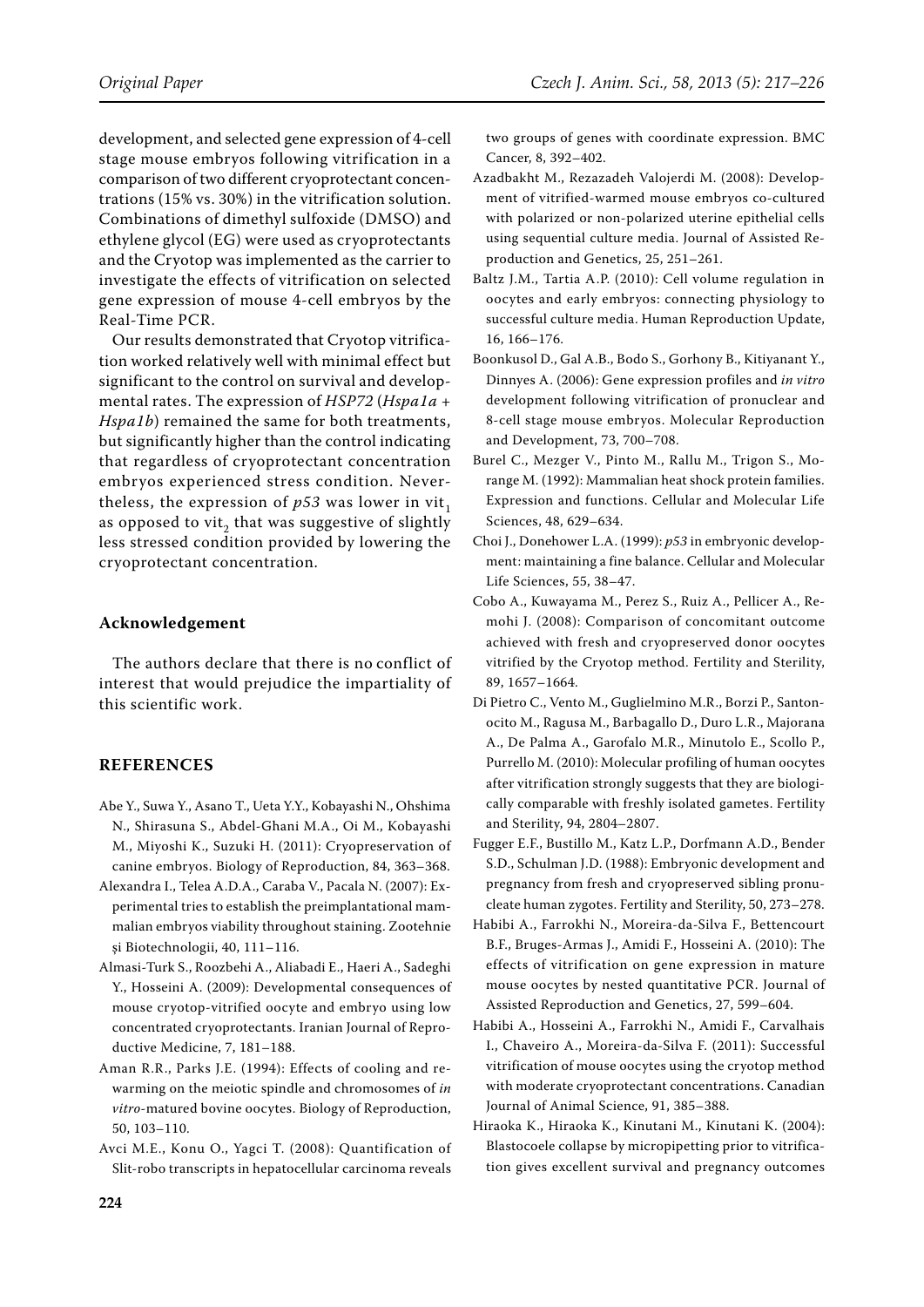for human day 5 and 6 expanded blastocysts. Human Reproduction, 19, 2884–2888.

- Hu E., Feng Z., Teresky A.K., Levine A.J. (2007): *p53* regulates maternal reproduction through LIE. Nature, 450, 721–724.
- Hu W. (2009): The role of *p53* gene family in reproduction. Cold Spring Harbor Perspectives in Biology, doi: 10.1101/ cshperspect.a001073.
- Huang J.Y., Chen H.Y., Park J.Y., Tan S.L., Chian R.C. (2008): Comparison of spindle and chromosome configuration in *in vitro*- and *in vivo*-matured mouse oocytes after vitrification. Fertility and Sterility, 90,(Suppl. 4), 1424–1432.
- Jin S., Levine A.J. (2001): The *p53* functional circuit. Journal of Cell Science**,** 114, 4139–4140.
- Kasai M. (1997): Cryopreservation of mammalian embryos. Molecular Biotechnology, 7, 173–179.
- Kasai M. (2002): Advances in the cryopreservation of mammalian oocytes and embryos: development of ultrarapid vitrification. (Review). Reproductive Medicine and Biology, 1, 1–9.
- Katkov I.I., Pogorelov A.G. (2007): Influence of exposure to vitrification solutions on 2-cell mouse embryos: II. Osmotic effects or chemical toxicity? CryoLetters, 28, 409–427.
- Kim M., Geum D., Khang I., Park Y.M., Kang B.M., Lee K.A., Kim K. (2002): Expression pattern of *HSP25* in mouse preimplantation embryo: heat shock responses during oocyte maturation. Molecular Reproduction and Development, 61, 3–13.
- Kuhl N.M, Rensing L. (2000): Heat shock effects on cell cycle progression. Cellular and Molecular Life Sciences, 57, 450–463.
- Kuwayama M. (2007): Highly efficient vitrification for cryopreservation of human oocytes and embryos: the Cryotop method. Theriogenology, 67, 73–80.
- Kuwayama M., Kato O. (2000): All round vitrification of human oocytes and embryos. Journal of Assisted Reproduction and Genetics, 17, 477.
- Kuwayama M., Vajta G., Ieda S., Kato O. (2005a): Comparison of open and closed methods for vitrification of human embryos and the elimination of potential contamination. Reproductive BioMedicine Online, 11, 608–614.
- Kuwayama M., Vajta G., Kato O., Leibo S.P. (2005b): Highly efficient vitrification method for cryopreservation of human oocytes. Reproductive BioMedicine Online, 11, 300–308.
- Li J.J., Pei Y., Zhou G.B., Suo L., Wang Y.P., Wu G.Q., Fu X.W., Hou Y.P., Zhu S.E. (2011): Histone deacetyltransferase1 expression in mouse oocyte and their *in vitro*-fertilized embryo: effect of oocyte vitrification. CryoLetters, 32, 13–20.
- Liu C.H., Yang C.C., Lin D.P., Wu M.H., Tsai K.J. (2004): Stored of Hsp72/Hsp73 in germinal vesicle-stage mouse oocytes. Reproduction in Domestic Animals, 39, 19–24.
- Liu W.X., Lu H., Luo M.J., Xu L.Z. (2011): Effects of different cryoprotectants and cryopreservation protocols on the development of 2–4 cell mouse embryos. CryoLetters, 32, 240–247.
- Luciano P., Bertea C.M., Temporale G., Maffei M.E. (2007): DNA internal standard for the quantitative determination of hallucinogenic plants in plant mixtures. Genetics, 1, 262–266.
- Mamo S., Bodo S., Kobolak J., Polgar Z., Tolgyesi G., Dinnyes A. (2006): Gene expression profiles of vitrified *in vivo* derived 8-cell stage mouse embryos detected by high density oligonucleotide microarrays. Molecular Reproduction and Development, 73, 1380–1392.
- Mamo S., Gal A.B., Bodo S., Dinnyes A. (2007): Quantitative evaluation and selection of reference genes in mouse oocytes and embryos cultured *in vivo* and *in vitro*. BMC Developmental Biology, 7, 14.
- Mamo S., Gal A.B., Polgar Z., Dinnyes A. (2008): Expression profiles of the pluripotency marker gene *POU5F1* and validation of reference genes in rabbit oocytes and preimplantation stage embryos. BMC Developmental Biology, 9, 67.
- Massip A. (2001): Cryopreservation of embryos of farm animals. Reproduction in Domestic Animals, 36, 49–55.
- Moore K., Bonilla A.Q. (2006): Cryopreservation of mammalian embryos: the state of the art. Annual Review of Biomedical Sciences, 8, 19–32.
- Morato R., Izquierdo D., Paramio M.T., Mogas T. (2008): Cryotops versus open-pulled straws (OPS) as carriers for the cryopreservation of bovine oocytes: effects on spindle and chromosome configuration and embryo development. Cryobiology, 57, 137–141.
- Mukaida T., Takahashi K. (2007): Vitrification of day 2–3 human embryos: using various techniques (Cryoloop, Cryotop, and conventional cryostraw). In: Tucker M.J., Liebermann J. (eds): Vitrification in Assisted Reproduction*.* Informa Healthcare, London, UK, 183–193.
- Pfaffl M.W. (2001): A new mathematical model for relative quantification in real time RT-PCR. Nucleic Acids Research, 29, 2002–2007.
- Rall W.F., Fahy G.M. (1985): Ice-free cryopreservation of mouse embryos at –196°C by vitrification. Nature, 313, 573–575.
- Schmid P., Lorenz A., Hameister H., Montenarh M. (1991): Expression of *p53* during mouse embryogenesis. Development, 113, 857–865.
- Selick C.E., Hofmann G.E., Albano C., Horowitz G.M., Copperman A.B., Garrisi G.J., Navot D. (1995): Embryo quality and pregnancy potential of fresh compared with